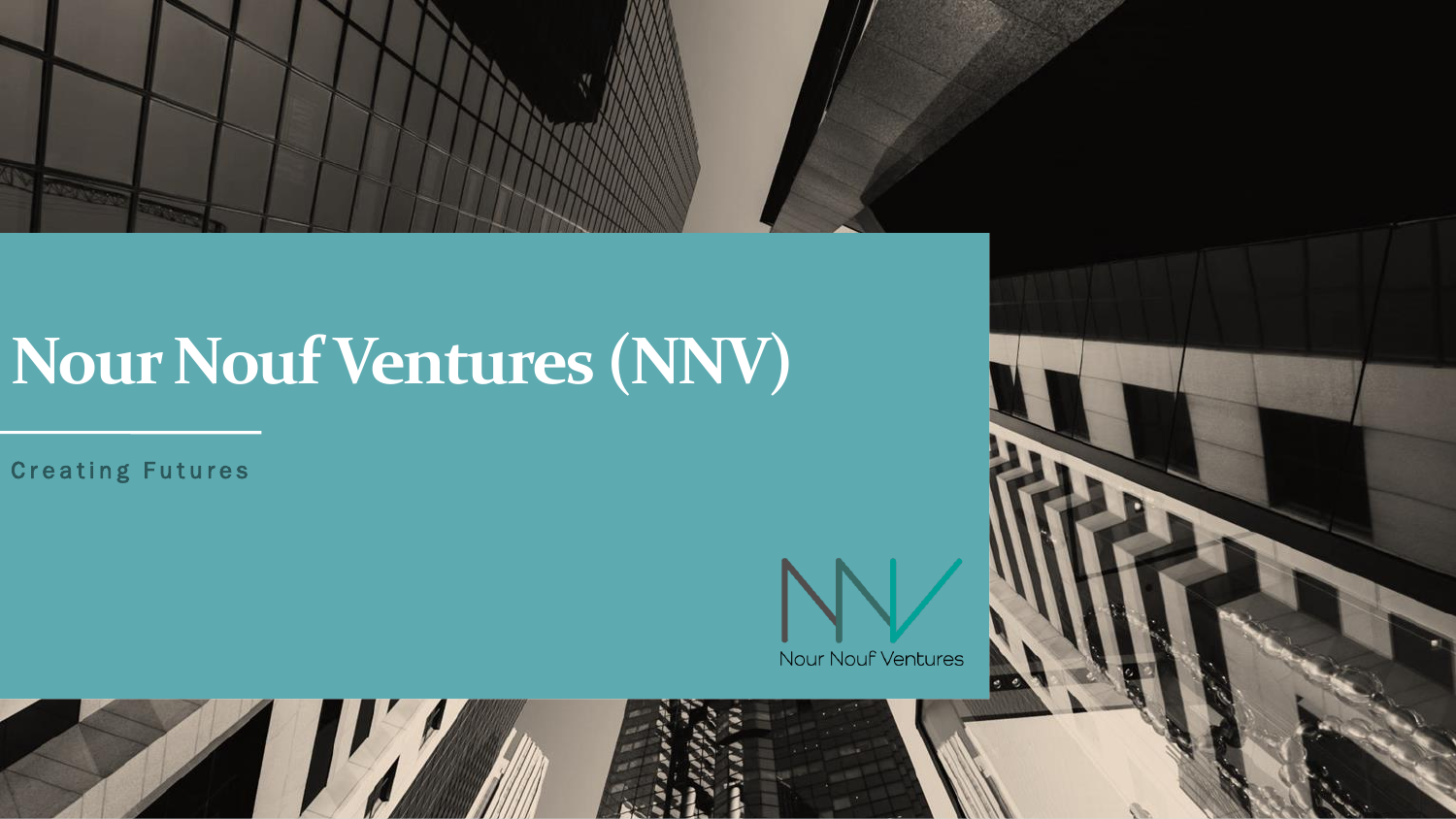



About Nour Nouf

NNV Goals

NNV Interests

Investments Portfolio

Contact us

### **Content**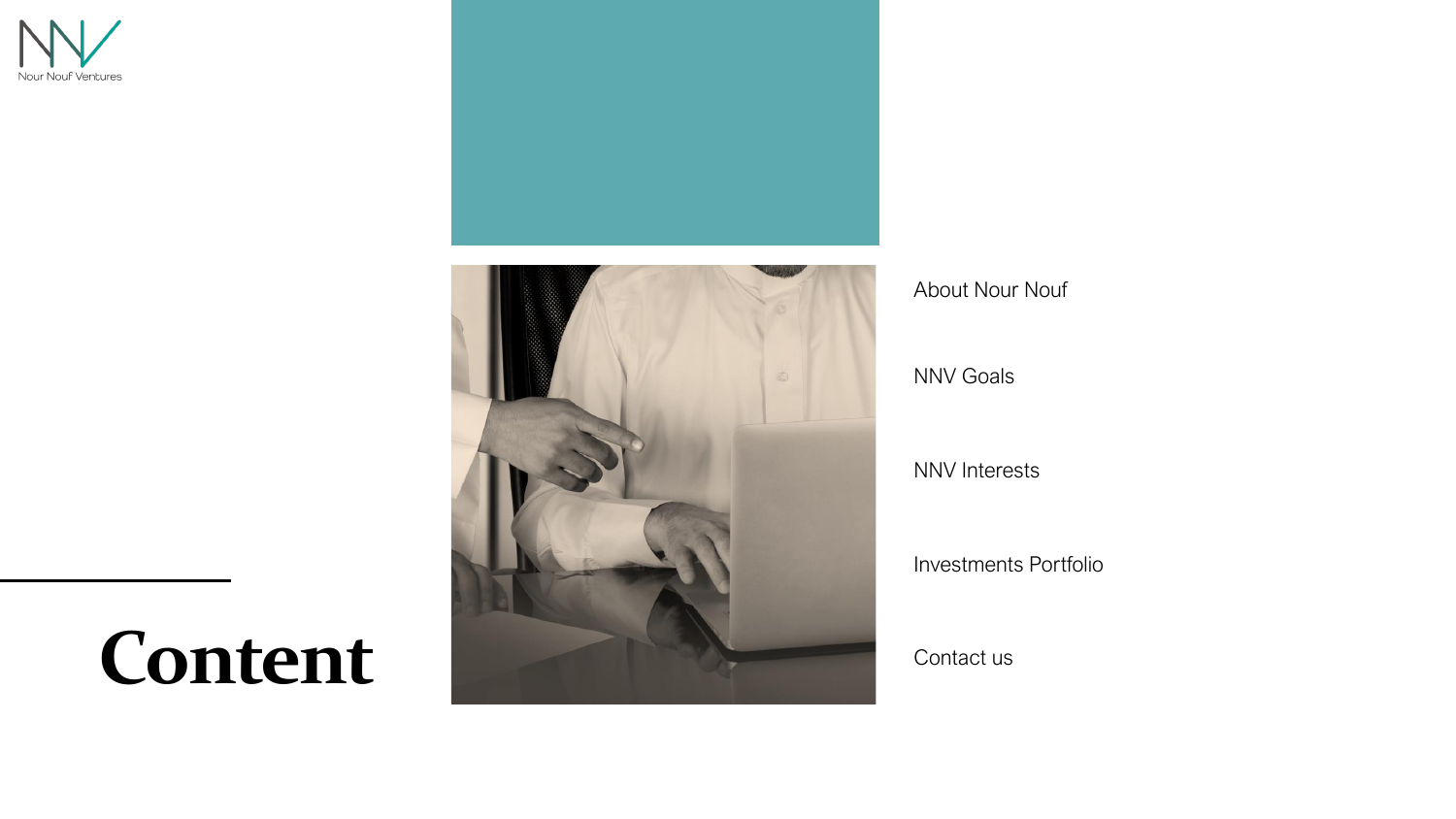

### **About Nour Nouf**

#### VISION

To create societies where knowledge empowers every individual to realize their full potential to contribute to the greater good and to be responsible for future generations.

#### **MISSION**

NN Funds social entrepreneurial ideas/startups and provides beneficial resources to realize their visions. We believe that change grows from the seeds of knowledge and value for impact.

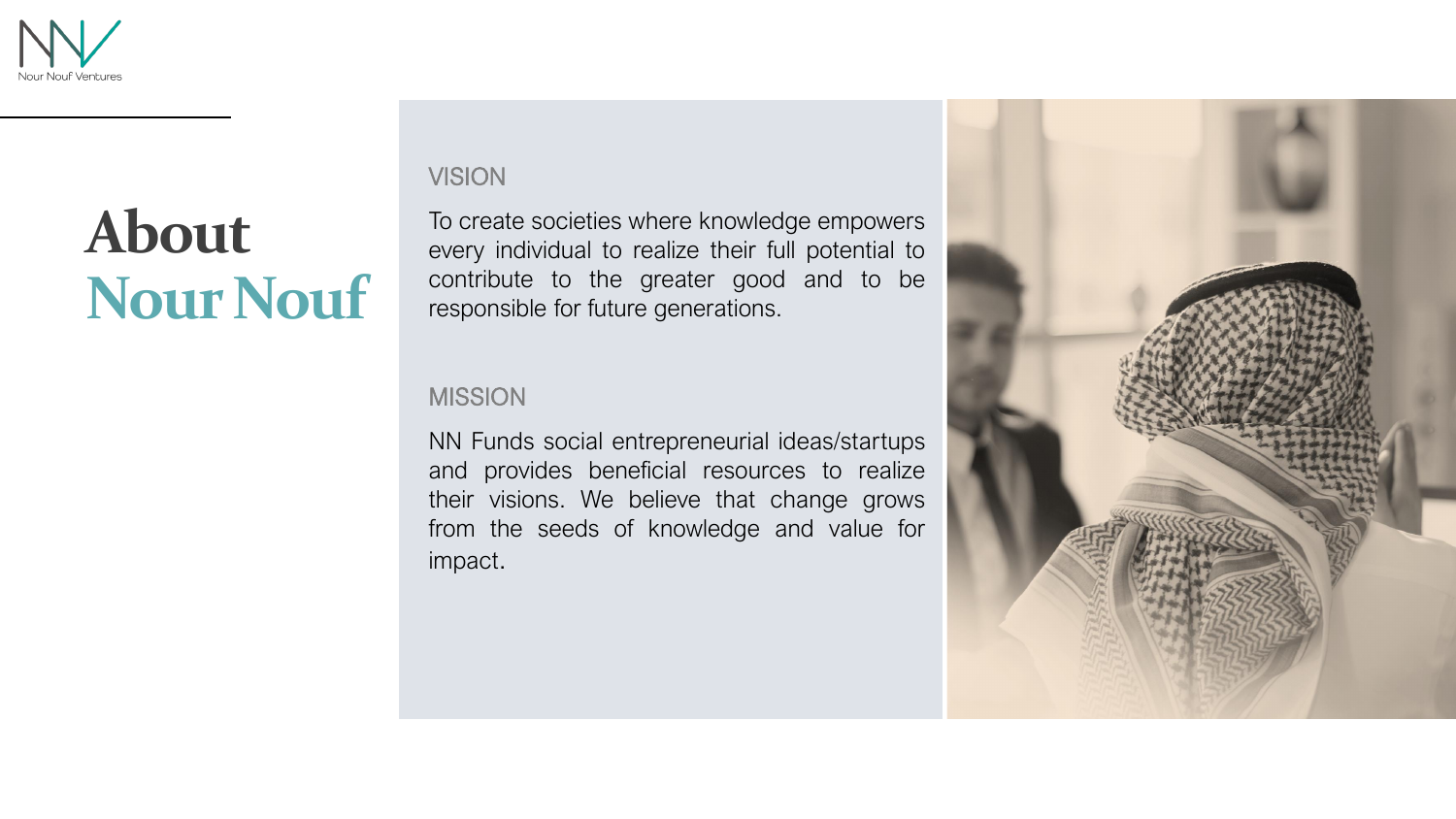

### **Nour Nouf Ventures**

Purpose and Goals

NNV funds the next generation of founders to build strong and profitable businesses. NNV main objective is to enable founders to align their values and mission with their ownership and financial models.



#### COLLABORATION

Building strong collaborations between portfolio companies and our partners.



#### STRONG IMPACT

Making a strong social impact through our ventures. We believe that the key to success lies in the social impact of the target investee.



#### ECOSYSTEM

Enhancing the Saudi entrepreneurial ecosystem.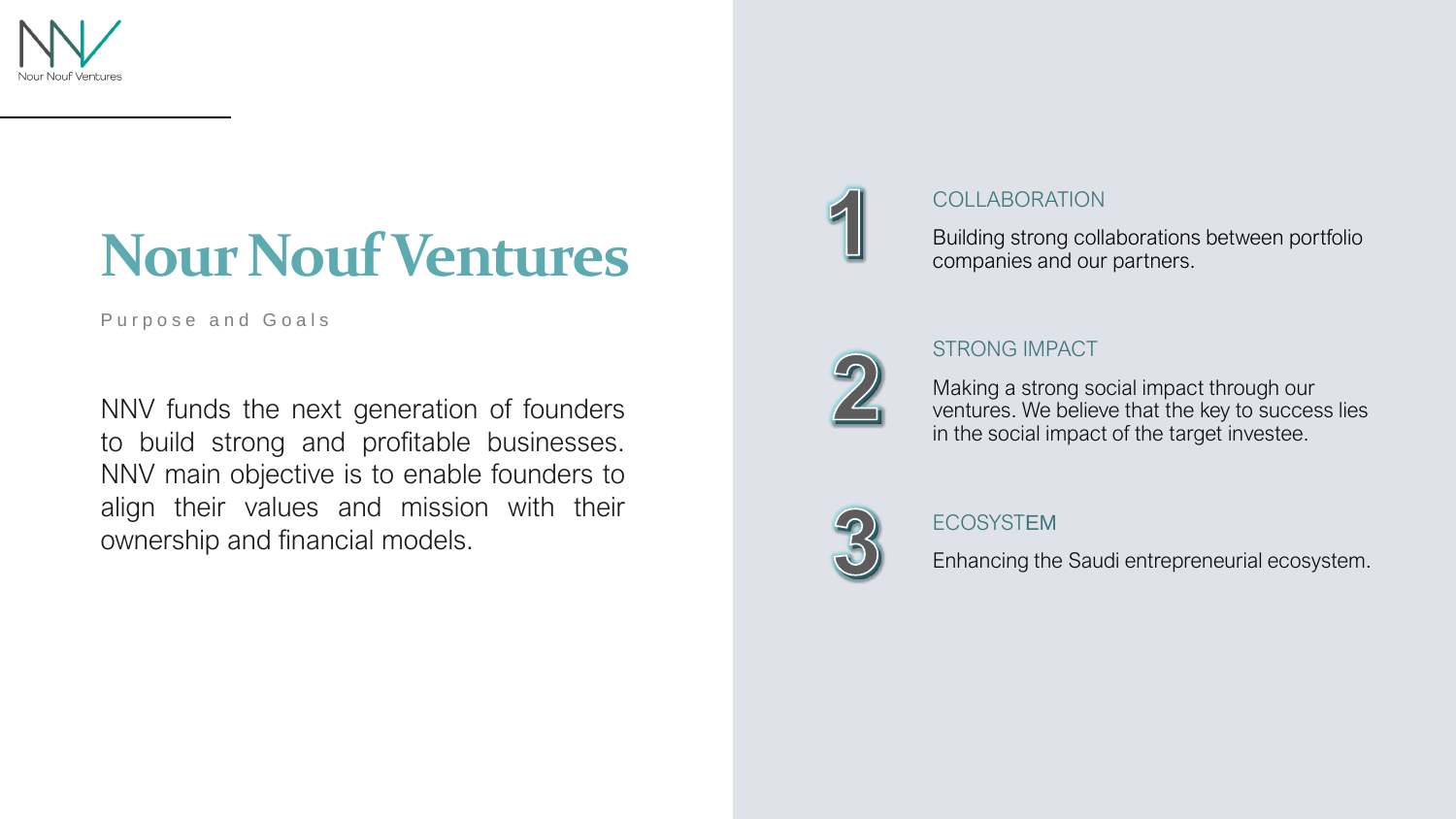





Education/EdTech Fintech







Smart Cities **Entertainment** 



Digital Health



Retail and Consumer Tech







Agriculture Managerial Support

### **Investments Interests**

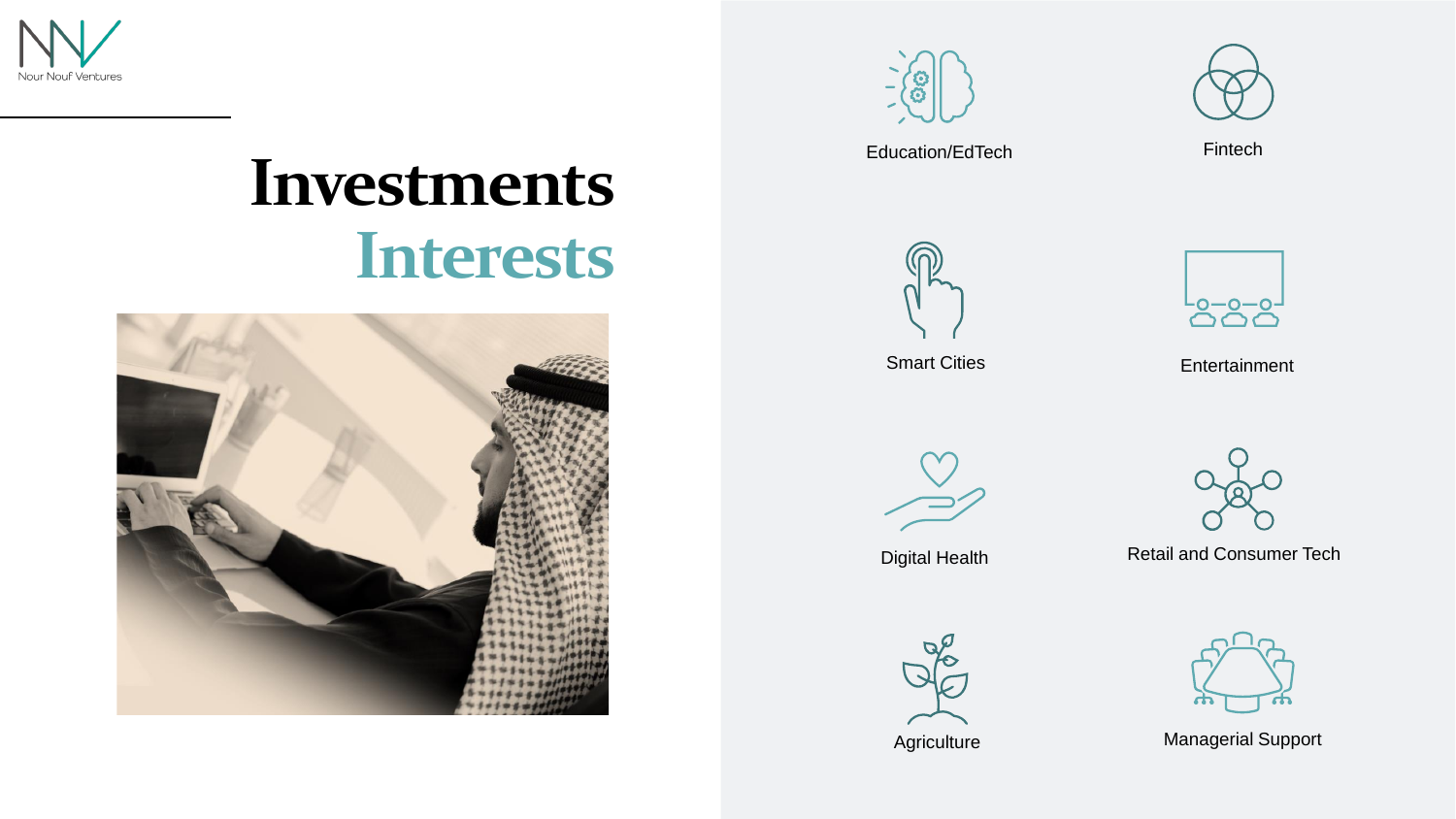

### **Investments Portfolio**



for the management of country platform. wide educational institutions.



International EduTech Company - Saudi focused EduTech online Developed an e-learning platform platform - An online educational



Nexford<br>University

an Online university licensed in Washington DC, USA.

Offering next-generation learning experiences 100% online. The university operate as a hybrid between a tech startup and on online university. Offering courses, certificates, bachelor and master degrees .

### **BLUE FIELDS**

A Saudi enterprises specializing in vertical urban farming. Providing exotic, pesticide-free, nutritious greens of a high quality



International Fintech Company – Automated managed exchangetraded fund listed ticker of a collection of ESG (environmental, social, and governance) international REITs.

Saudi AgriTech Company – With a patent driven product in the rationalization of water.



investment projects in AlMadina quality education for refugee Working on developing Knowledge education AlMunwarah.



An endowment Waqf for Madina - An EduTech Waqf - An online platform providing children throughout their exodus.



A growth focused International fund – An innovative coinvestment fund to invest in Endeavor Entrepreneurs.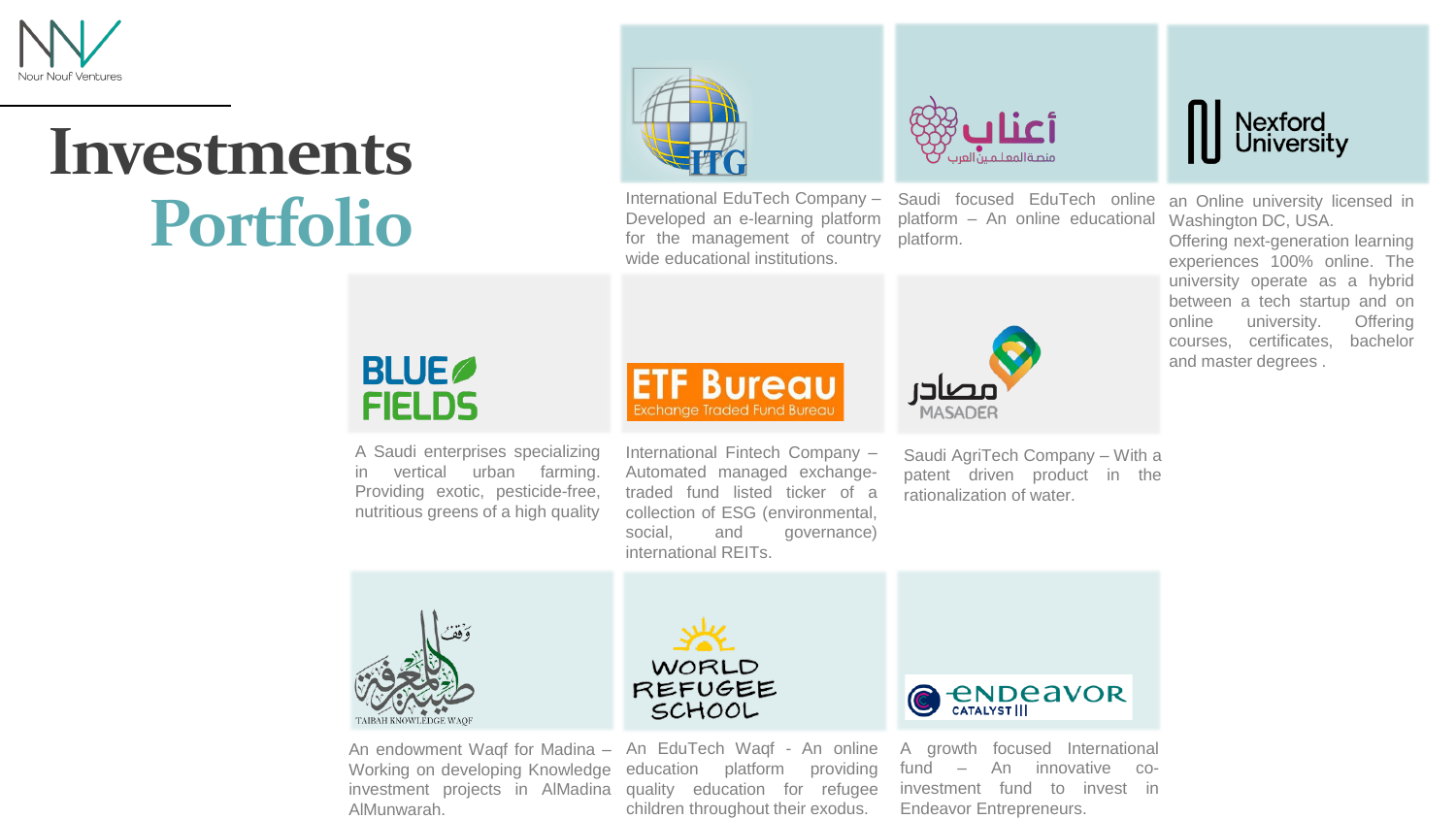

### **Investments Committee**

President at Nour Nouf Eng. Reda Islam



#### Princess Sama bint Faissal Al-Saud

- NNFK executive partner
- Board member of the World Scout Foundation
- Head of the Girl Scout Committee in Saudi Arabia

Eng. Mohammed Bariq Siraj

Vice President of Group Affairs at Zahid Group